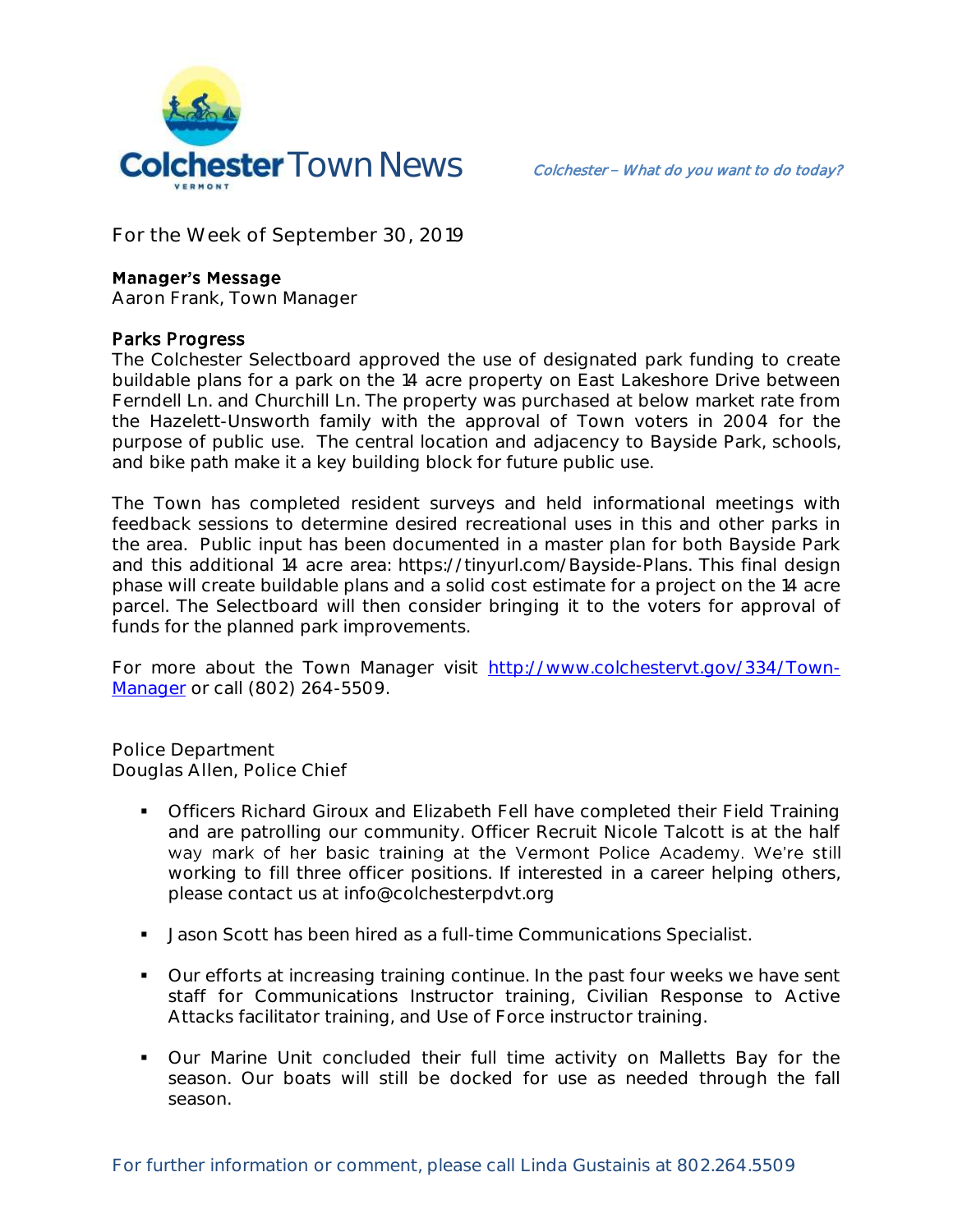

 Since August 21st, CPD has responded to 1291 calls for service. These calls resulted in 43 arrests for violations including Grand Larceny, Lewd and Lascivious Conduct, and Aggravated Domestic Assault, among others.

For more about Colchester Police Department visit http://colchestervt.gov/police or call (802) 264-5555.

**Rescue and Technical Rescue Squads Scott Crady, Rescue Chief**

- Assistant Chief Becky Alemy completed the Incident Command System (ISC) Train the Trainer program. She is now a certified lead instructor for the State of Vermont for ICS classes.
- **Captains Kat Shaw and Clayton Cameron completed the Emergency Vehicle** Operations Course-Instructor. Kat and Clayton will be working on our current driver training manual to update this training and will certify our drivers, current and future, in Emergency Vehicle Operations.
- Colchester Rescue has a new fillable online volunteer application on our website.

Colchester Rescue personnel have been staffing home football games for Colchester High School Lakers and the Catamounts Youth Football League.

There were 139 emergency medical calls in the last 30 days, compared to 148 calls last year for this time frame. For more about Colchester Rescue visit <http://www.colchestervt.gov/295/Rescue-Squad> or call (802) 264-5990.

**Upcoming Town Meetings:** 

- **Planning Commission:** 1st & 3rd Tuesdays of the month, 7:00 PM. Next October meeting: 10/15
- **Development Review Board:**  $2^{nd}$  Wednesday of the month, 7:00 PM. October meeting: 10/9
- **Recreation Advisory Board:**  $2^{nd}$  Wednesday of the month, 7:00 AM, Champlain Room, 2nd floor. October meeting: 10/9
- **Conservation Commission:** 3rd Monday of the month, 7:00 PM, at the Bayside Activity Center or per agenda. October meeting: 10/21
- **Selectboard:** 2nd & 4th Tuesday of the month, 6:30pm. October meetings: 10/8 & 10/22